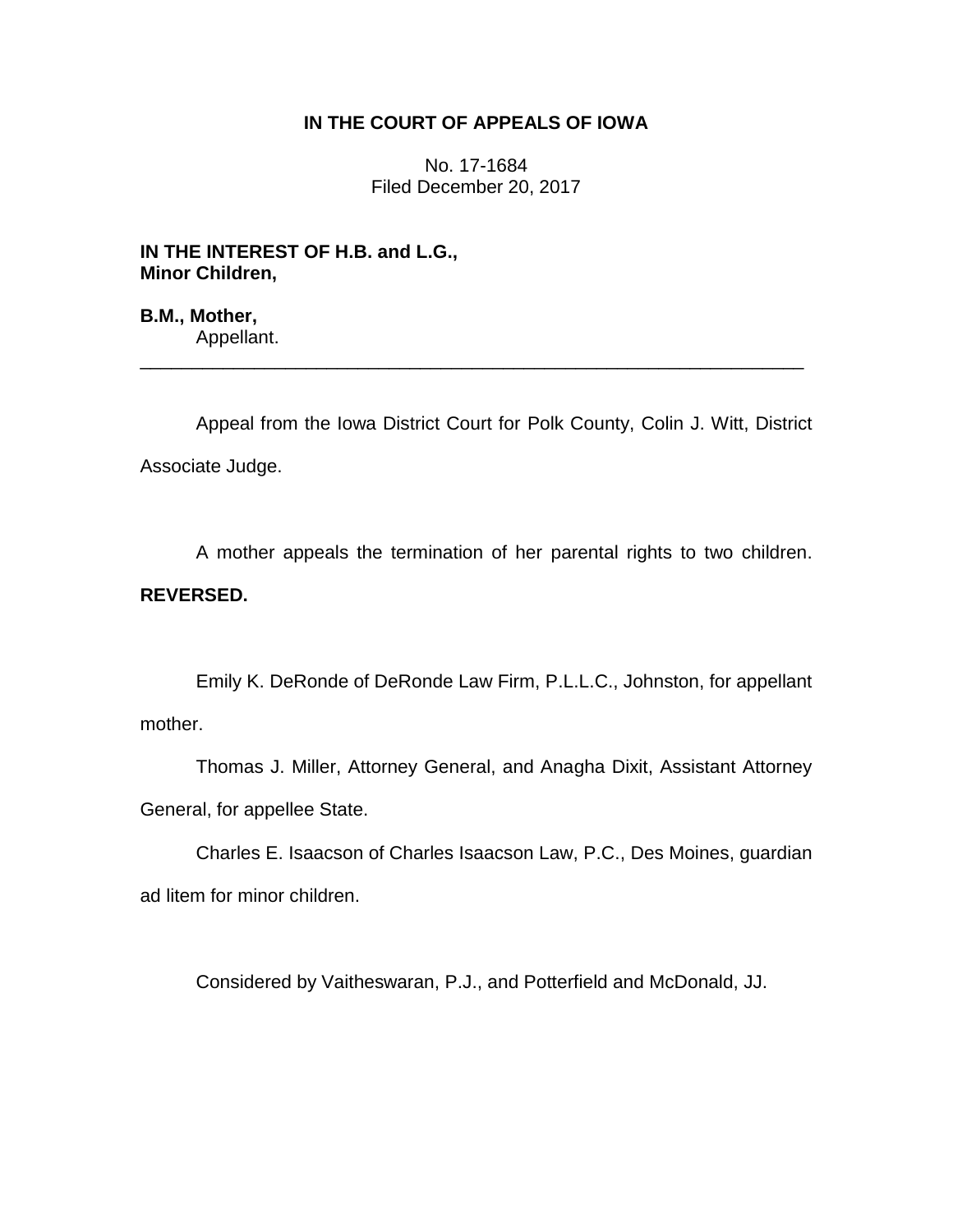## **VAITHESWARAN, Presiding Judge.**

A serially abused mother with a history of substance abuse and mental illness appeals the termination of her parental rights to two children, born in 2012 and 2014. She challenges the ground for termination cited by the juvenile court and raises several other issues. We find her challenge to the termination ground dispositive.

## *I. Background Facts and Proceedings*

The children were removed from the mother's care in 2015 after she left them with relatives and failed to provide the relatives with medical releases. The State petitioned to have the children adjudicated in need of assistance under several statutory grounds. The juvenile court granted the petition but dismissed one of the statutory grounds—Iowa Code section 232.2(6)(b) (2017)--"pursuant to oral motion of the State." Section 232.2(6)(b) defines a child in need of assistance as a child "[w]hose parent, guardian, other custodian, or other member of the household in which the child resides has physically abused or neglected the child, or is imminently likely to abuse or neglect the child."

The mother cooperated with reunification services and, in time, the juvenile court ordered the children returned to her care. The children remained with her for seven months. During that time, the mother's cooperation waned and she failed to appear at review hearings. The juvenile court ordered the children transferred to the department's custody.

The State petitioned to terminate the mother's parental rights. Notwithstanding its prior dismissal of the section 232.2(6)(b) ground for adjudication, the State alleged "the Court has previously adjudicated the children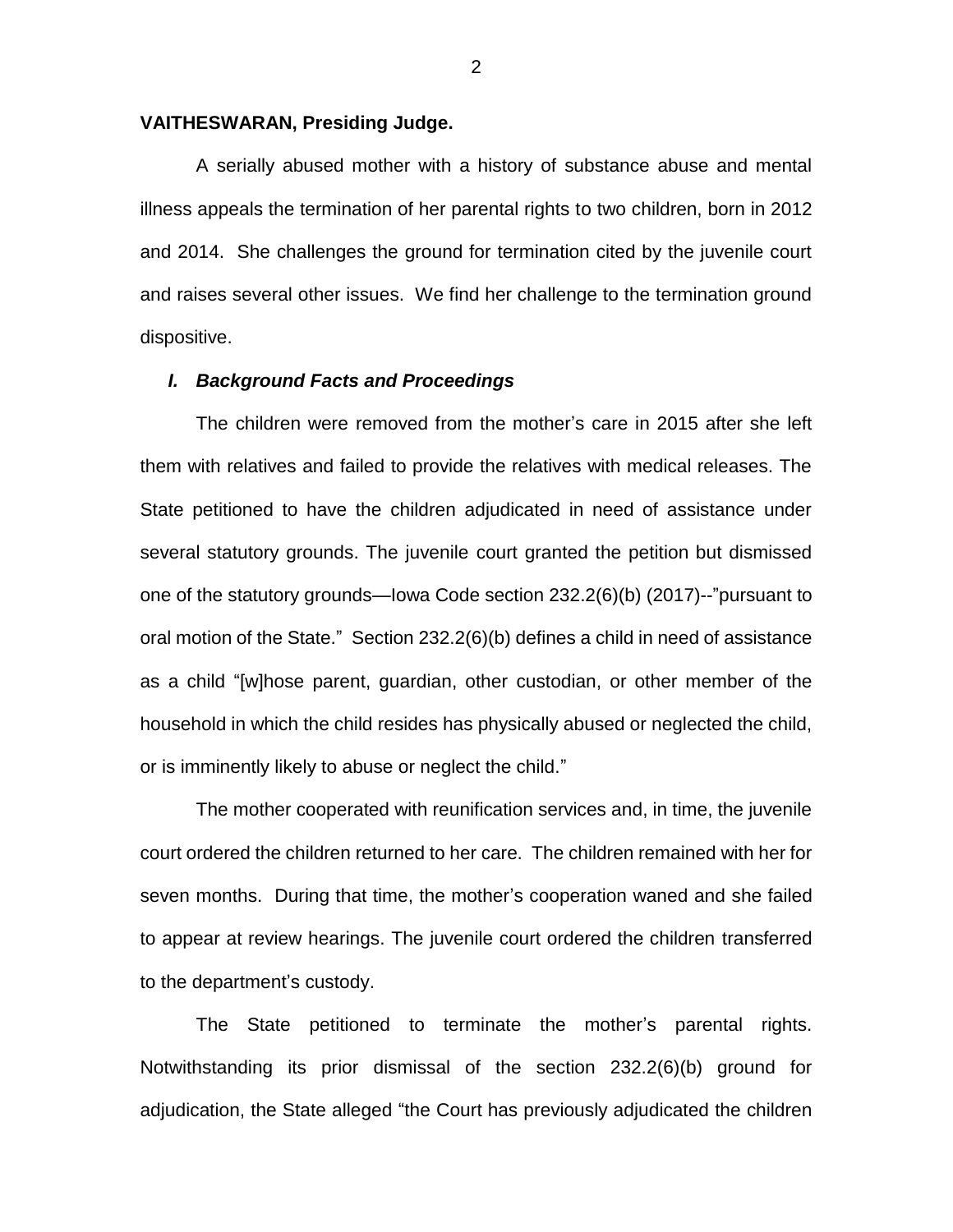to be [children] in Need of Assistance within the meaning of Section 232.2(6)(b)." The State sought termination of the mother's parental rights pursuant to section 232.116(1)(d) and several other statutory provisions. The other provisions required removal of the children for a specified period of time. In light of the seven-month reunification of the children with their mother, the time frame in those provisions was not satisfied.

At the termination hearing, it became apparent that section 232.116(1)(d) was the only pled termination ground on which the State could rely. To prove "physical abuse or neglect," the State pointed to the mother's decision to leave the children with relatives and her failure to provide medical releases. The State also cited evidence of a 2005 order terminating the mother's parental rights to an older child. This order was partially grounded on physical abuse or neglect of the child under section  $232.2(6)(b)$  and termination under section  $232.116(1)(d)$ .

The juvenile court terminated the mother's parental rights pursuant to section 232.116(1)(d). This appeal followed.

## *II. Section 232***.***116(1)(d)*

Section 232.116(1)(d) states termination is warranted if:

d. The court finds that both of the following have occurred:

(1) The court has previously adjudicated the child to be a child in need of assistance after finding the child to have been physically or sexually abused or neglected as the result of the acts or omissions of one or both parents, or the court has previously adjudicated a child who is a member of the same family to be a child in need of assistance after such a finding.

(2) Subsequent to the child in need of assistance adjudication, the parents were offered or received services to correct the circumstance which led to the adjudication, and the circumstance continues to exist despite the offer or receipt of services.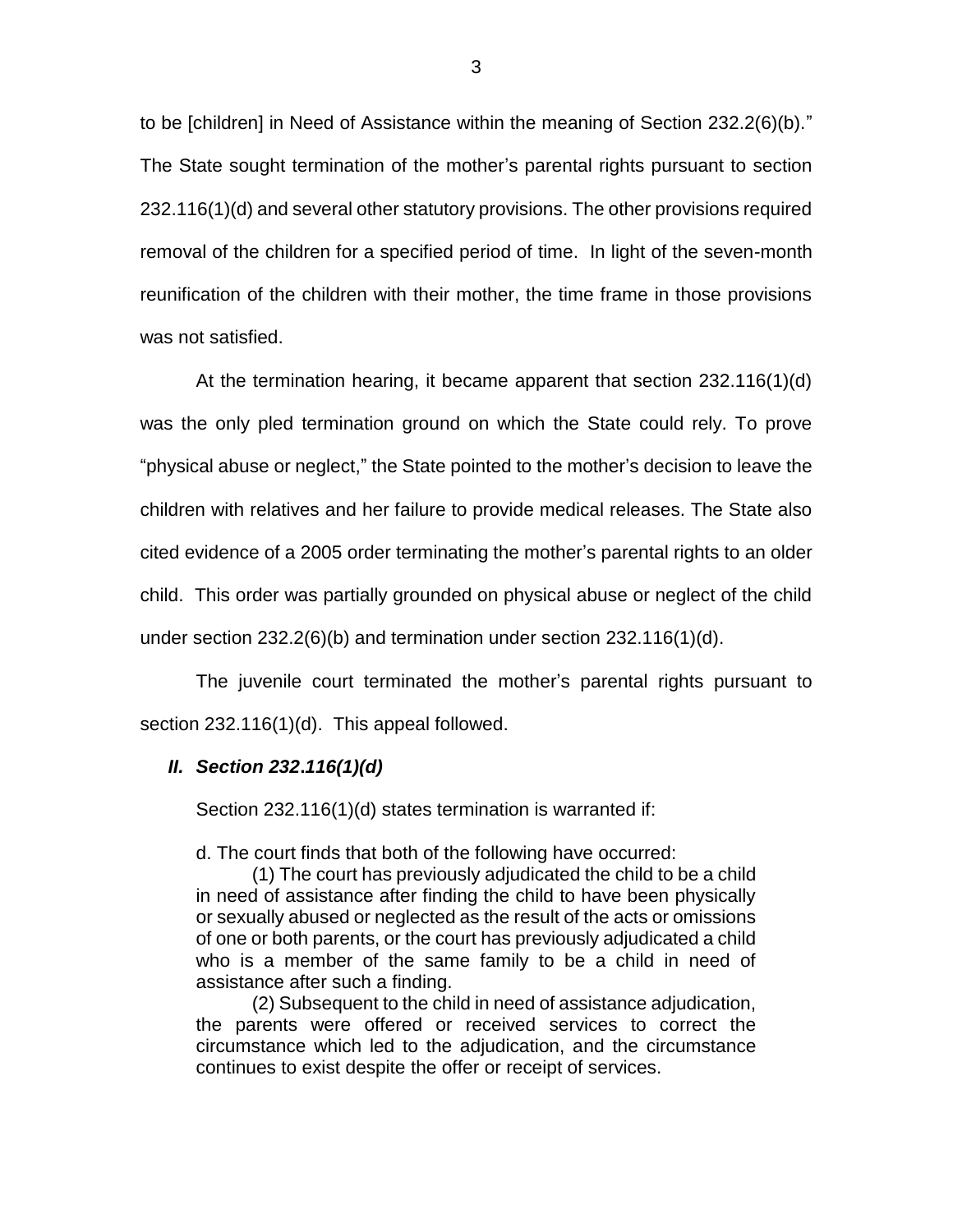On our de novo review, we find clear and convincing evidence to support section

232.116(1)(d)(2). The same is not true of section 232.116(1)(d)(1).

Section 232.116(1)(d)(1) requires a finding of physical or sexual abuse or neglect. These are "terms of art in this context":

Within chapter 232, "physical abuse or neglect" and "abuse or neglect" mean "any nonaccidental physical injury suffered by a child as the result of the acts or omissions of the child's parent, guardian, or custodian or other person legally responsible for the child. [Iowa Code] § 232.2(42) . . . . '[P]hysical injury to the child is a prerequisite' to finding *past* physical abuse or neglect. *See In re B*.*B*., 440 N.W.2d 594, 597 (Iowa 1989) (observing the definition of neglect under chapter 232 requires a finding of physical injury).

*In re J*.*S*., 846 N.W.2d 36, 41 (Iowa 2014); *see also In re T*.*S*., No. 14-1517, 2015 WL 791698, at \*9 (Iowa Ct. App. Feb. 25, 2015), *amended by In re T*.*S*., 868 N.W.2d 425, 436 (Iowa Ct. App. 2015).

As noted, the State dismissed the "physical or sexual abuse or neglect" ground for adjudication. The State did not attempt to retract this dismissal in the face of evidence that the mother took a hammer to a vehicle windshield while the children were in it, causing shards of glass to land around them, and in the face of a guardian ad litem's report documenting physical abuse of one of the children. Nor was there a court finding of physical injury to these children. As a result, there was no basis to conclude "[t]he court has previously adjudicated the child to be a child in need of assistance after finding the child to have been physically or sexually abused or neglected as the result of the acts or omissions of one or both parents." Iowa Code § 232.116(1)(d)(1); *see also In re M*.*W*., 876 N.W.2d 212, 220 (Iowa 2016) ("The court of appeals concluded that the record contained no evidence that either of the children suffered a 'nonaccidental physical injury' that would support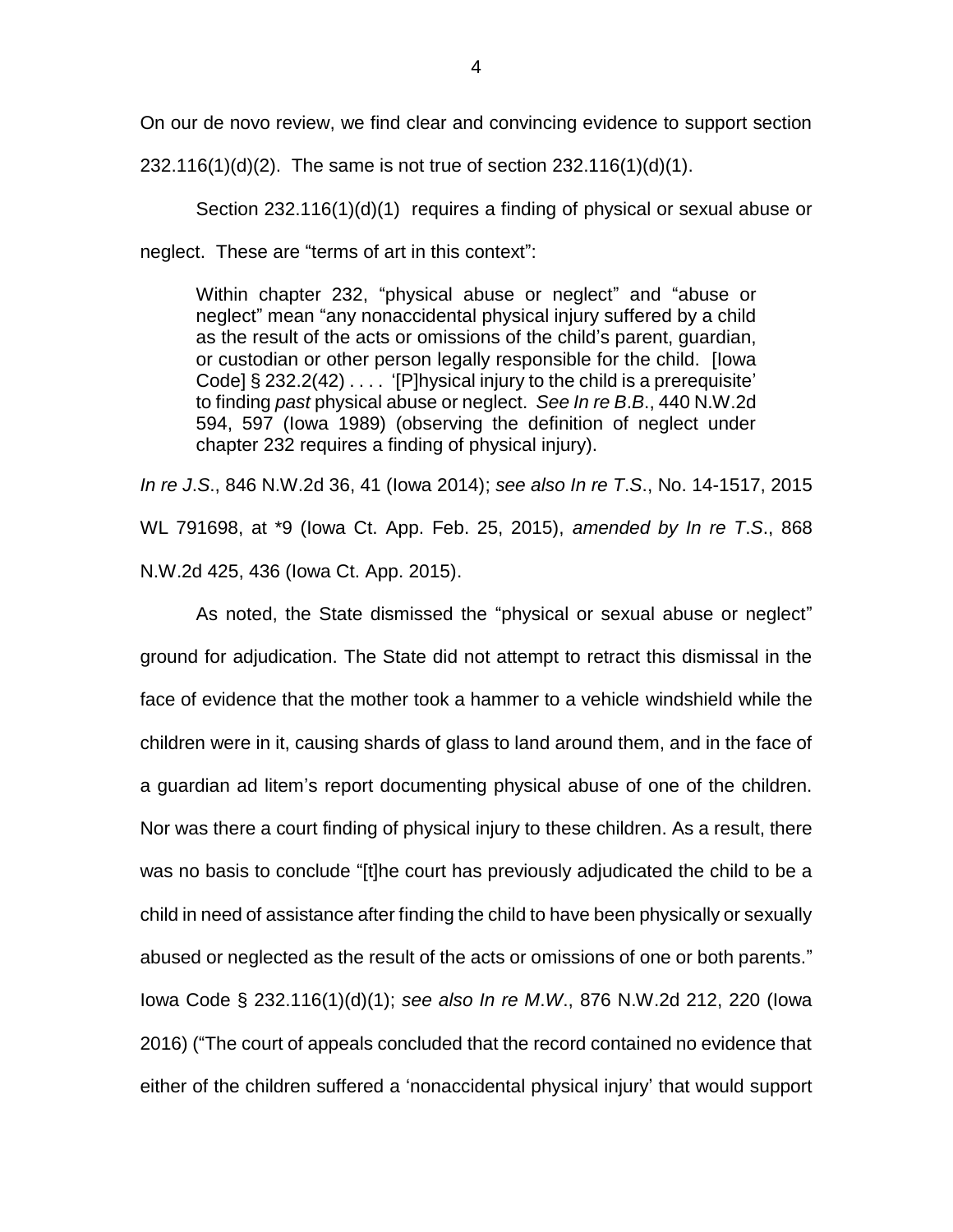the termination of parental rights pursuant to these code sections. We agree and affirm the court of appeals in this regard."); *T*.*S*., 868 N.W.2d at 436 ("The juvenile court made no finding that there was a physical injury to K.G., nor is there any evidence in the record of a physical injury. As such, although the CINA adjudication was appropriate under the "imminently likely" clause of 232.2(6)(b), the facts do not support the juvenile court's termination of Leanne's parental rights to K.G. under paragraph (d), and we reverse the order to that extent.")

The only remaining part of section  $232.116(1)(d)(1)$  on which the State could rely is the second clause, which allows for termination when "the court has previously adjudicated a child who is a member of the same family to be a child in need of assistance after such a finding." The 2005 termination order contained the following finding: "On November 23, 2004, the State filed a petition to adjudicate [the child] a child in need of assistance pursuant to  $232.2(6)(b)$ ,  $(c)(2)$  and  $(n)$ , in Case No. JV 219704" and the child was adjudicated to be a child in need of assistance as defined in Iowa Code Section 232.2(6)(b), (c)(2), and (n) based on the mother's inability "to care for and provide a safe home for [the child] due to her own serious issues and need for residential placement." Although this language technically satisfies the second clause of section 232.116(1)(d)(1), the order and language predated our appellate courts' interpretation of "past physical abuse or neglect" to require a non-accidental physical injury. *See J.S*., 846 N.W.2d at 41. In light of this recent interpretation, we decline to find the 2005 termination order sufficient to prove section 232.116(1)(d)(1).

5